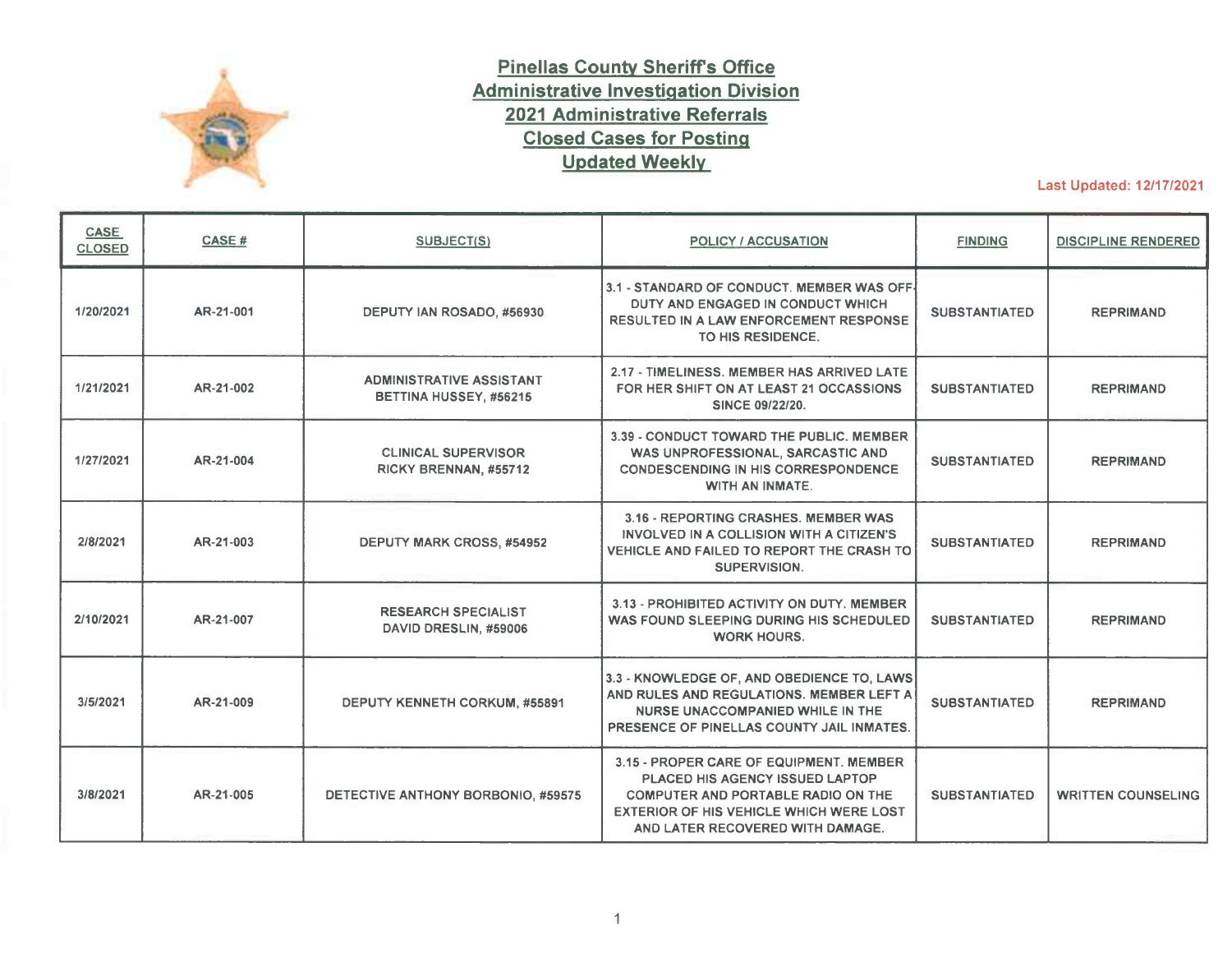| CASE<br><b>CLOSED</b> | CASE#     | SUBJECT(S)                                                            | <b>POLICY / ACCUSATION</b>                                                                                                                                                                            | <b>FINDING</b>       | <b>DISCIPLINE RENDERED</b> |
|-----------------------|-----------|-----------------------------------------------------------------------|-------------------------------------------------------------------------------------------------------------------------------------------------------------------------------------------------------|----------------------|----------------------------|
| 3/9/2021              | AR-21-006 | DEPUTY CHRISTOPHER VOYER, #59057                                      | 3.4(D) - PERFORMANCE OF DUTY. WHILE<br>INSTRUCTING THE MEMBER FAILED TO VERIFY A<br><b>TRAINING ANTENDEE WAS PROVIDED CORRECT</b><br>AMMUNITION. USE RESULTED IN DAMAGE TO<br><b>AGENCY PROPERTY.</b> | <b>SUBSTANTIATED</b> | <b>REPRIMAND</b>           |
| 3/9/2021              | AR-21-008 | <b>CHILD PROTECTION INVESTIGATOR</b><br>NICOLE STANLEY, #60105        | 3.4(D) - PERFORMANCE OF DUTY. MEMBER<br><b>FAILED TO COMPLETE CASE RELATED</b><br>DOCUMENTATION WITHIN TIMEFRAMES<br><b>ESTABLISHED BY POLICY.</b>                                                    | <b>SUBSTANTIATED</b> | <b>REPRIMAND</b>           |
| 3/12/2021             | AR-21-010 | <b>FAMILY SUPPORT SERVICES WORKER</b><br>DEANNA HOBSON, #60178        | 3.3 - KNOWLEDGE OF, AND OBEDIENCE TO, LAWS<br>AND RULES AND REGULATIONS. MEMBER<br><b>CONDUCTED AN UNAUTHORIZED COMPUTER</b><br>INQUIRY.                                                              | <b>SUBSTANTIATED</b> | <b>WRITTEN COUNSELING</b>  |
| 3/15/2021             | AR-21-016 | <b>CORPORAL GILBERTO PEREZ, #57156</b>                                | 3.3 - KNOWLEDGE OF, AND OBEDIENCE TO, LAWS<br>AND RULES AND REGULATIONS. MEMBER<br><b>ACCIDENTALLY DISCHARGED HIS ELECTRONIC</b><br><b>CONTROL WEAPON.</b>                                            | <b>SUBSTANTIATED</b> | <b>WRITTEN COUNSELING</b>  |
| 3/22/2021             | AR-21-015 | DEPUTY JOSEPH ROBINSON, #58520                                        | 2.17 - TIMELINESS. MEMBER HAS ARRIVED LATE<br>FOR HIS SHIFT ON SIX OCCASIONS SINCE 10/15/20                                                                                                           | <b>SUBSTANTIATED</b> | <b>REPRIMAND</b>           |
| 3/25/2021             | AR-21-014 | DEPUTY JAMES WILHELM, #56466                                          | 3.3 - KNOWLEDGE OF, AND OBEDIENCE TO, LAWS<br>AND RULES AND REGULATIONS. MEMBER<br>ACCIDENTALLY DISCHARGED HIS ELECTRONIC<br><b>CONTROL WEAPON.</b>                                                   | <b>SUBSTANTIATED</b> | <b>WRITTEN COUNSELING</b>  |
| 3/26/2021             | AR-21-013 | <b>LICENSED PRACTICAL NURSE</b><br>JANIS MCKIEL, #59672               | 3.4(D) - PERFORMANCE OF DUTY. MEMBER<br><b>FAILED TO RESPOND TO AN INMATE MEDICAL</b><br><b>COMPLAINT REPORTED BY A DETENTION</b><br>DEPUTY.                                                          | <b>SUBSTANTIATED</b> | <b>REPRIMAND</b>           |
| 3/29/2021             | AR-21-017 | <b>CORPORAL SHAWN BRINSON, #58505</b><br>DEPUTY EUGENE SNITKO, #58643 | 3.31(D) - FAILING TO SUBMIT PROPERLY WRITTEN<br>REPORTS. MEMBERS FAILED TO DOCUMENT<br>THEIR INVOLVEMENT IN AN INCIDENT WITH AN<br><b>INMATE.</b>                                                     | <b>SUBSTANTIATED</b> | <b>REPRIMAND</b>           |
| 3/31/2021             | AR-21-018 | DETECTIVE DENNIS CURTIN, #58373                                       | 3.15 - PROPER CARE OF EQUIPMENT. MEMBER<br>LOST HIS AGENCY ISSUED ELECTRONIC<br><b>CONTROL WEAPON.</b>                                                                                                | <b>SUBSTANTIATED</b> | <b>WRITTEN COUNSELING</b>  |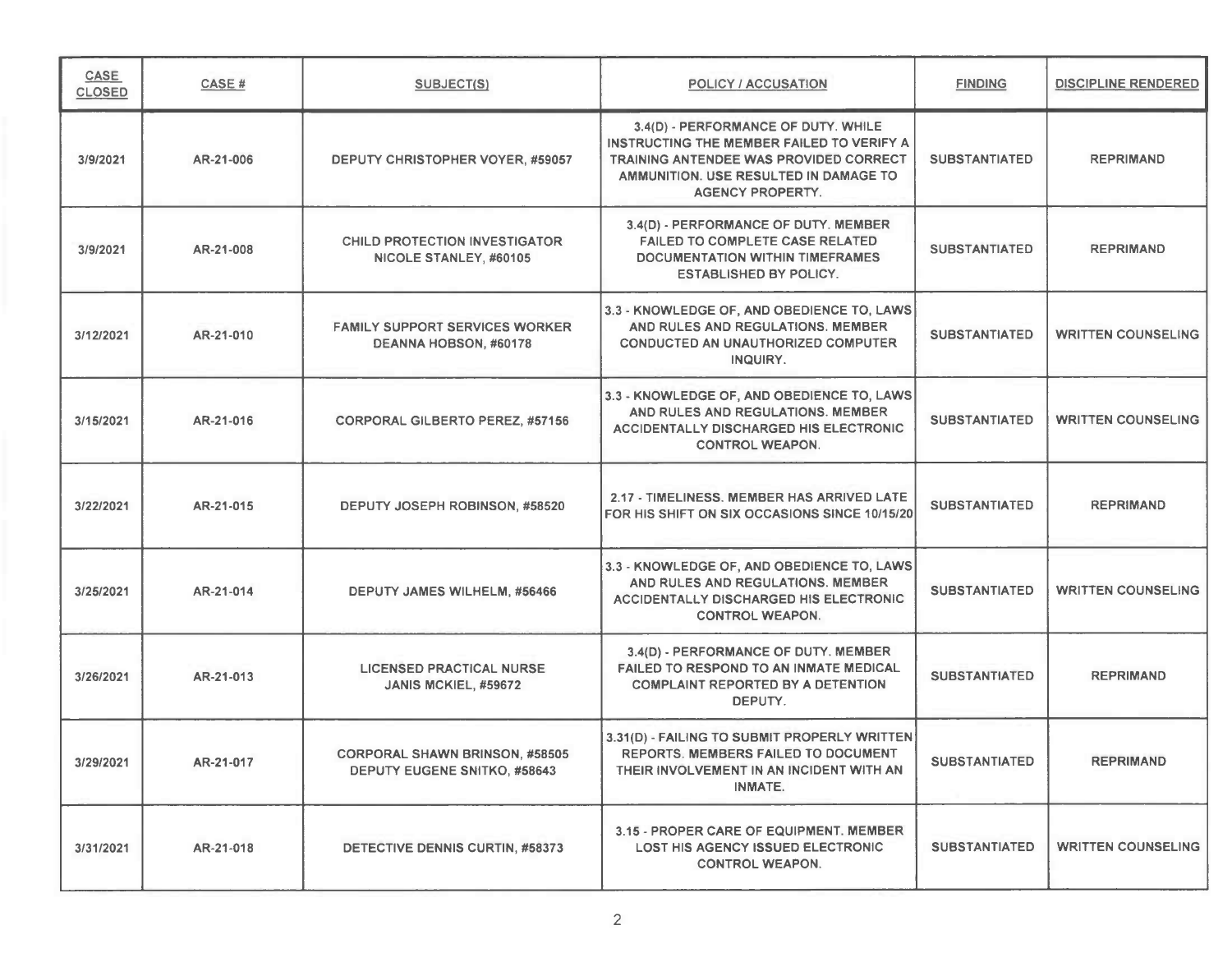| <b>CASE</b><br><b>CLOSED</b> | CASE#     | SUBJECT(S)                                                            | <b>POLICY / ACCUSATION</b>                                                                                                                                                                        | <b>FINDING</b>       | <b>DISCIPLINE RENDERED</b> |
|------------------------------|-----------|-----------------------------------------------------------------------|---------------------------------------------------------------------------------------------------------------------------------------------------------------------------------------------------|----------------------|----------------------------|
| 4/1/2021                     | AR-21-012 | <b>LICENSED PRACTICAL NURSE</b><br>REGINALD JOSEPH, #58131            | 3.4(D) - PERFORMANCE OF DUTY. MEMBER<br><b>FAILED TO FOLLOW ESTABLISHED PROCEDURES</b><br>WHILE ADDRESSING A PATIENT'S MEDICAL<br><b>COMPLAINT.</b>                                               | <b>SUBSTANTIATED</b> | <b>WRITTEN COUNSELING</b>  |
| 4/29/2021                    | AR-21-023 | <b>CORPORAL THOMAS CASSIDY, #58636</b><br>DEPUTY HUNTER STOUT, #60156 | 3.4(D) - PERFORMANCE OF DUTY. MEMBERS DID<br>NOT AUTHOR A WRITTEN REPORT OR NOTIFY<br><b>CHAIN OF COMMAND OF INMATE FIGHT.</b>                                                                    | <b>SUBSTANTIATED</b> | <b>REPRIMAND</b>           |
| 5/3/2021                     | AR-21-019 | <b>LICENSED PRACTICAL NURSE</b><br>ALANNA SPINACI, #60378             | 3.39 - CONDUCT TOWARD THE PUBLIC. MEMBER<br>ENGAGED IN A VERBAL ARGUMENT WITH AN<br>INMATE AND CALLED THE INMATE A PROFANE<br>NAME.                                                               | <b>SUBSTANTIATED</b> | <b>WRITTEN COUNSELING</b>  |
| 5/3/2021                     | AR-21-022 | DEPUTY HERBERT PORRATA, #60304                                        | 3.3 - KNOWLEDGE OF, AND OBEDIENCE TO, LAWS<br>AND RULES AND REGULATIONS. MEMBER<br><b>ACCIDENTALLY DISCHARGED HIS ELECTRONIC</b><br><b>CONTROL WEAPON.</b>                                        | <b>SUBSTANTIATED</b> | <b>WRITTEN COUNSELING</b>  |
| 5/13/2021                    | AR-21-011 | <b>LICENSED PRACTICAL NURSE</b><br>JANE DESANTO, #56255               | 3.4(D) - PERFORMANCE OF DUTY. MEMBER<br>ALLOWED AN INMATE COMPLAINANING OF A<br><b>MEDICAL CONCERN TO REMAIN IN THEIR</b><br><b>CURRENT HOUSING.</b>                                              | <b>SUBSTANTIATED</b> | <b>WRITTEN COUNSELING</b>  |
| 5/14/2021                    | AR-21-020 | SERGEANT JAMES ARNTZ, #55450                                          | 3.31(F) - FAILURE TO PROPERLY SUPERVISE.<br><b>MEMBER FAILED TO PROPERLY SUPERVISE A</b><br>SUBORDINATE MEMBER WHO ENGAGED IN THE<br>PURSUIT OF A VEHICLE.                                        | <b>SUBSTANTIATED</b> | <b>REPRIMAND</b>           |
| 5/17/2021                    | AR-21-025 | DEPUTY CARLOS PURCHADES, #60154                                       | 3.15 - PROPER CARE OF EQUIPMENT. MEMBER<br><b>FAILED TO SECURE HIS PERSONALLY OWNED</b><br>VEHICLE, RESULTING IN THE THEFT OF HIS<br><b>AGENCY CREDENTIALS.</b>                                   | <b>SUBSTANTIATED</b> | <b>WRITTEN COUNSELING</b>  |
| 5/25/2021                    | AR-21-021 | DEPUTY JONATHAN MCMANIS, #56128                                       | 3.1 - STANDARD OF CONDUCT. MEMBER MADE<br>INAPPROPRIATE COMMENTS WHILE ATTENDING<br><b>TRAINING.</b>                                                                                              | <b>SUBSTANTIATED</b> | <b>REPRIMAND</b>           |
| 6/1/2021                     | AR-21-028 | SERGEANT JAMES BRUECHNER, #54400                                      | 3.31(F) - FAILURE TO PROPERLY SUPERVISE.<br><b>MEMBER FAILED TO PROPERLY SUPERVISE A</b><br>SUBORDINATE MEMBER, WHICH RESULTED IN A<br><b>CRIMINAL INVESTIGATION BEING HANDLED</b><br>IMPROPERLY. | <b>SUBSTANTIATED</b> | <b>REPRIMAND</b>           |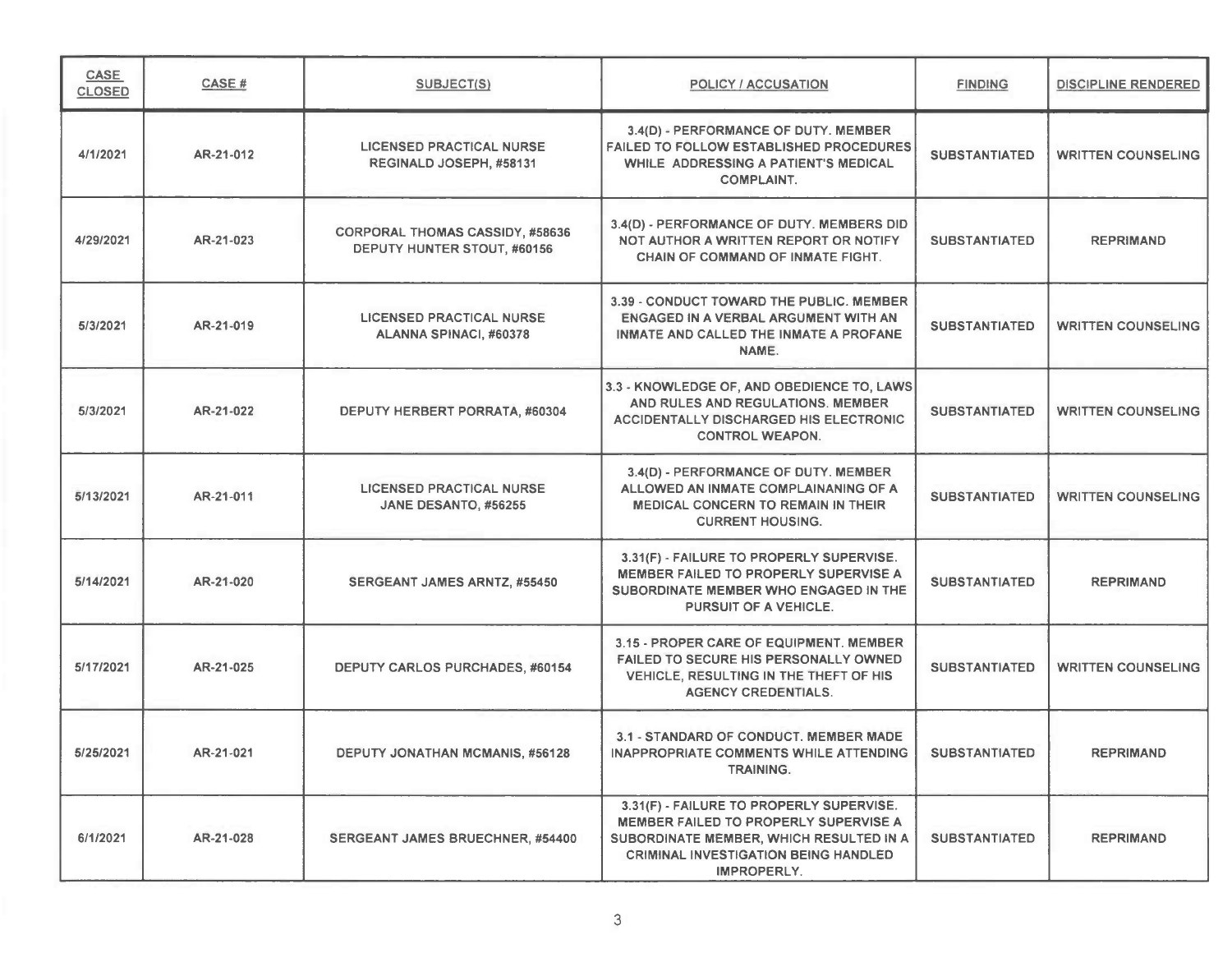| CASE<br><b>CLOSED</b> | <b>CASE#</b> | <b>SUBJECT(S)</b>                                                      | <b>POLICY / ACCUSATION</b>                                                                                                                                             | <b>FINDING</b>       | <b>DISCIPLINE RENDERED</b> |
|-----------------------|--------------|------------------------------------------------------------------------|------------------------------------------------------------------------------------------------------------------------------------------------------------------------|----------------------|----------------------------|
| 6/2/2021              | AR-21-029    | JUVENILE ELECTRONIC MONITORING<br><b>SPECIALIST PAUL HICKS, #56223</b> | 3.4(D) - PERFORMANCE OF DUTY. MEMBER WAS<br>SARCASTIC AND DEFIANT TOWARD AN<br>ASSISTANT STATE ATTORNEY DURING TRIAL<br><b>PREPARATIONS.</b>                           | <b>SUBSTANTIATED</b> | <b>WRITTEN COUNSELING</b>  |
| 6/2/2021              | AR-21-030    | <b>CORPORAL KEVIN FEY, #58326</b>                                      | 3.3 - KNOWLEDGE OF, AND OBEDIENCE TO, LAWS<br>AND RULES AND REGULATIONS. MEMBER<br><b>ACCIDENTALLY DISCHARGED HIS ELECTRONIC</b><br><b>CONTROL WEAPON.</b>             | <b>SUBSTANTIATED</b> | <b>WRITTEN COUNSELING</b>  |
| 6/4/2021              | AR-21-024    | <b>DEPUTY NICHOLAS VEGA, #59647</b>                                    | 3.15 - PROPER CARE OF EQUIPMENT. MEMBER<br>LEFT HIS AGENCY ISSUED RIFLE UNSECURED IN<br>THE PASSENGER COMPARTMENT OF HIS<br><b>VEHICLE, WHICH WAS UNLOCKED.</b>        | <b>SUBSTANTIATED</b> | <b>REPRIMAND</b>           |
| 6/8/2021              | AR-21-027    | PROBATION SUPERVISOR<br><b>DESIREE BRITT-ANDERSON, #57446</b>          | 3.4(D) - PERFORMANCE OF DUTY. MEMBER<br><b>FAILED TO TAKE FOLLOW-UP ACTION OR NOTIFY</b><br>HER SUPERVISION OF AN OVERSIGHT ERROR<br>DISCOVERED DURING A CASE AUDIT.   | <b>SUBSTANTIATED</b> | <b>REPRIMAND</b>           |
| 6/1/2021              | AR-21-026    | <b>DEPUTY CLAY SAUNDERS, #55790</b>                                    | 3.19 - CARE, CUSTODY, AND CONTROL OF<br><b>PROPERTY / EVIDENCE, MEMBER FAILED TO</b><br>PROPERLY SUBMIT EVIDENCE COLLECTED<br>DURING A VEHICLE BURGLARY INVESTIGATION. | <b>SUBSTANTIATED</b> | <b>WRITTEN COUNSELING</b>  |
| 6/21/2021             | AR-21-031    | DEPUTY BRIAN BEELER, #59216                                            | 3.15 - PROPER CARE OF EQUIPMENT. MEMBER<br><b>LOST HIS AGENCY CREDENTIALS AND BUILDING</b><br><b>ACCESS CARD.</b>                                                      | <b>UNFOUNDED</b>     | <b>N/A</b>                 |
| 6/25/2021             | AR-21-033    | DEPUTY CATHERINE FEDELE, #59038                                        | 3.3 - KNOWLEDGE OF, AND OBEDIENCE TO, LAWS<br>AND RULES AND REGULATIONS. MEMBER<br><b>ACCIDENTALLY DISCHARGED HER ELECTRONIC</b><br><b>CONTROL WEAPON.</b>             | <b>SUBSTANTIATED</b> | <b>WRITTEN COUNSELING</b>  |
| 6/25/2021             | AR-21-036    | DEPUTY STEPHANIE MANN, #56187                                          | 3.39 - CONDUCT TOWARD THE PUBLIC. MEMBER<br>BEGAN AN UNWANTED, PERSONAL<br><b>CONVERSATION WITH AN INMATE.</b>                                                         | <b>SUBSTANTIATED</b> | <b>REPRIMAND</b>           |
| 6/29/2021             | AR-21-035    | <b>MEDICAL DIRECTOR KEVIN KYLE, #58893</b>                             | 3.1 - STANDARD OF CONDUCT. MEMBER WAS<br>RUDE AND CONDESCENDING TOWARD AN<br>APPLICANT.                                                                                | <b>SUBSTANTIATED</b> | <b>REPRIMAND</b>           |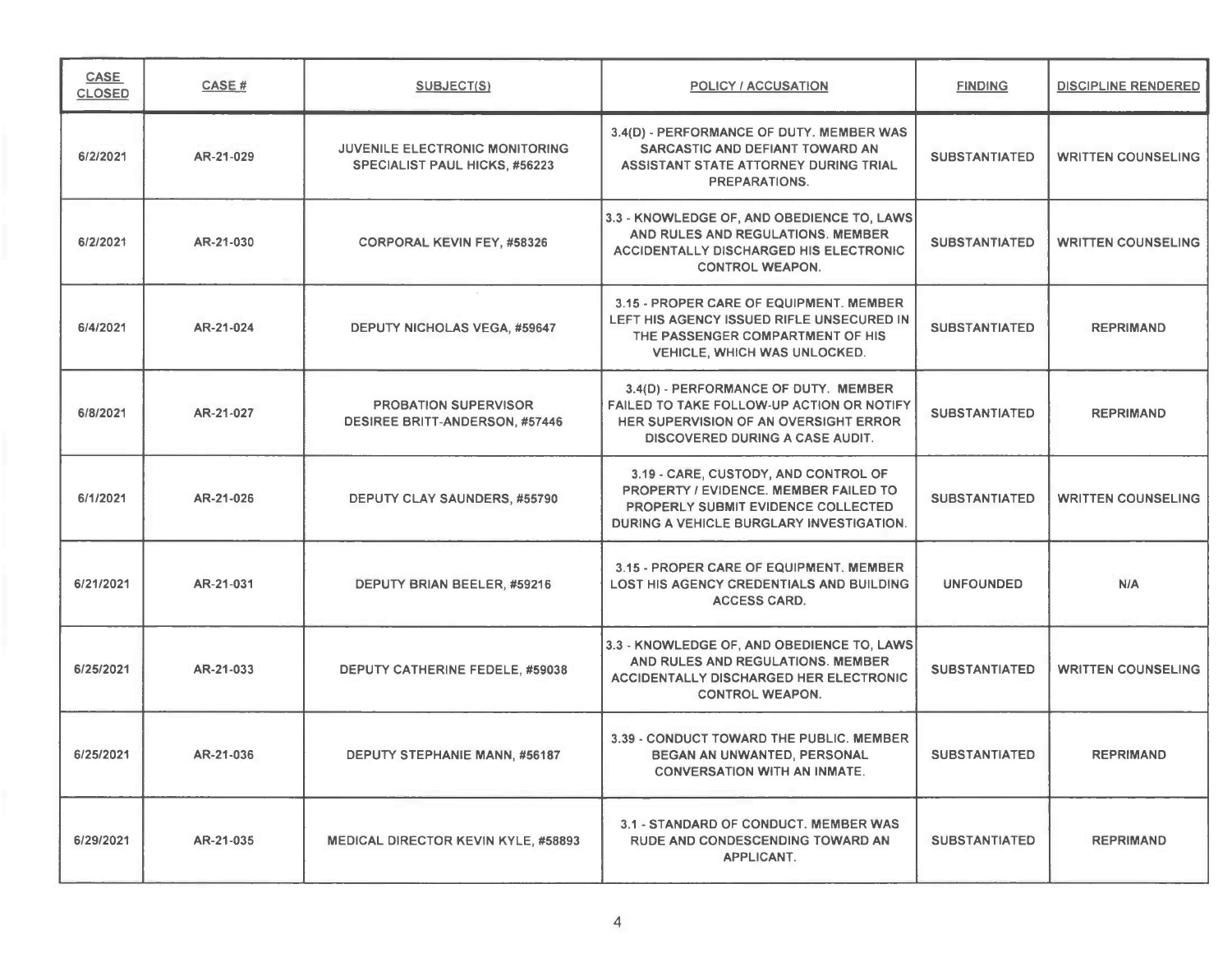| <b>CASE</b><br><b>CLOSED</b> | CASE#     | SUBJECT(S)                                                                                                                                                | <b>POLICY / ACCUSATION</b>                                                                                                                                                                           | <b>FINDING</b>       | <b>DISCIPLINE RENDERED</b> |
|------------------------------|-----------|-----------------------------------------------------------------------------------------------------------------------------------------------------------|------------------------------------------------------------------------------------------------------------------------------------------------------------------------------------------------------|----------------------|----------------------------|
| 7/7/2021                     | AR-21-032 | <b>INMATE RECORDS SPECIALIST III</b><br><b>MARLIN RIVERA-PEREZ, #59262</b>                                                                                | 3.4(D) - PERFORMANCE OF DUTY. MEMBER<br>FAILED TO VERIFY A COURT ORDERED<br><b>CUSTODIAN WAS PRESENT PRIOR TO THE</b><br><b>RELEASE OF AN INMATE.</b>                                                | <b>SUBSTANTIATED</b> | <b>REPRIMAND</b>           |
| 7/12/2021                    | AR-21-034 | LIEUTENANT THOMAS MONTGOMERY, #54581<br>LIEUTENANT WILLIAM BYRD, #54118<br><b>SERGEANT CHAD MCINTYRE, #56081</b><br><b>SERGEANT LONNIE REDMON, #56592</b> | 3.31(F) - FAILURE TO PROPERLY SUPERVISE.<br><b>MEMBERS TOOK NO SUPERVISORY ACTION TO</b><br>TERMINATE AN UNAUTHORIZED PURSUIT.                                                                       | <b>SUBSTANTIATED</b> | <b>REPRIMAND X4</b>        |
| 8/2/2021                     | AR-21-038 | <b>CORPORAL SCOTT COLLINS, #55688</b>                                                                                                                     | 3.4(D) - PERFORMANCE OF DUTY. MEMBER<br>ALLOWED A HANDCUFFED JUVENILE TO<br>TEMPORARILY ESCAPE FROM HIS CUSTODY.                                                                                     | <b>SUBSTANTIATED</b> | <b>REPRIMAND</b>           |
| 8/9/2021                     | AR-21-037 | <b>INMATE RECORDS SPECIALIST III</b><br><b>KAREN KUNZ, #57593</b>                                                                                         | 3.4(D) - PERFORMANCE OF DUTY. MEMBER<br>FAILED TO TAKE ACTION ON A TELETYPE<br>RELEASING AN OUT OF STATE HOLD ON AN<br>INMATE. THE ERROR RESULTED IN A NINE AND A<br><b>HALF HOUR OVERSTAY.</b>      | <b>SUBSTANTIATED</b> | <b>REPRIMAND</b>           |
| 8/9/2021                     | AR-21-040 | <b>INMATE RECORDS SPECIALIST III</b><br>EDITH PATRICK, #58099                                                                                             | 3.4(D) - PERFORMANCE OF DUTY. MEMBER<br><b>INACCURATELY COMPLETED THE BOOKING</b><br><b>VERIFICATION PROCESS ON AN INMATE WHICH</b><br><b>RESULTED IN AN ERRONEOUS RELEASE.</b>                      | <b>SUBSTANTIATED</b> | <b>WRITTEN COUNSELING</b>  |
| 8/9/2021                     | AR-21-045 | DEPUTY JACK SKIPPER, #59173                                                                                                                               | 3.3 - KNOWLEDGE OF, AND OBEDIENCE TO, LAWS<br>AND RULES AND REGULATIONS. MEMBER<br><b>ACCIDENTALLY DISCHARGED HIS ELECTRONIC</b><br><b>CONTROL WEAPON.</b>                                           | <b>SUBSTANTIATED</b> | <b>WRITTEN COUNSELING</b>  |
| 8/10/2021                    | AR-21-041 | INMATE RECORDS SPECIALIST III<br><b>ANTOINETTE GUGLIOTA, #54151</b>                                                                                       | 3.4(D) - PERFORMANCE OF DUTY. MEMBER<br><b>FAILED TO RECOGNIZE AN INMATE HAD AN</b><br><b>ACTIVE PROBABLE CAUSE AFFIDAVIT FOR THEIR</b><br>ARREST, WHICH RESULTED IN AN ERRONEOUS<br><b>RELEASE.</b> | <b>SUBSTANTIATED</b> | <b>REPRIMAND</b>           |
| 8/10/2021                    | AR-21-044 | <b>CLINICAL SUPERVISOR</b><br>VALERIE PHILLIPS, #58451                                                                                                    | 3.4(A) - PERFORMANCE OF DUTY. MEMBER<br><b>REFUSED TO ASSIST DETENTION AND</b><br><b>CORRECTIONS STAFF WITH THE BATHING OF AN</b><br><b>INMATE.</b>                                                  | <b>SUBSTANTIATED</b> | <b>REPRIMAND</b>           |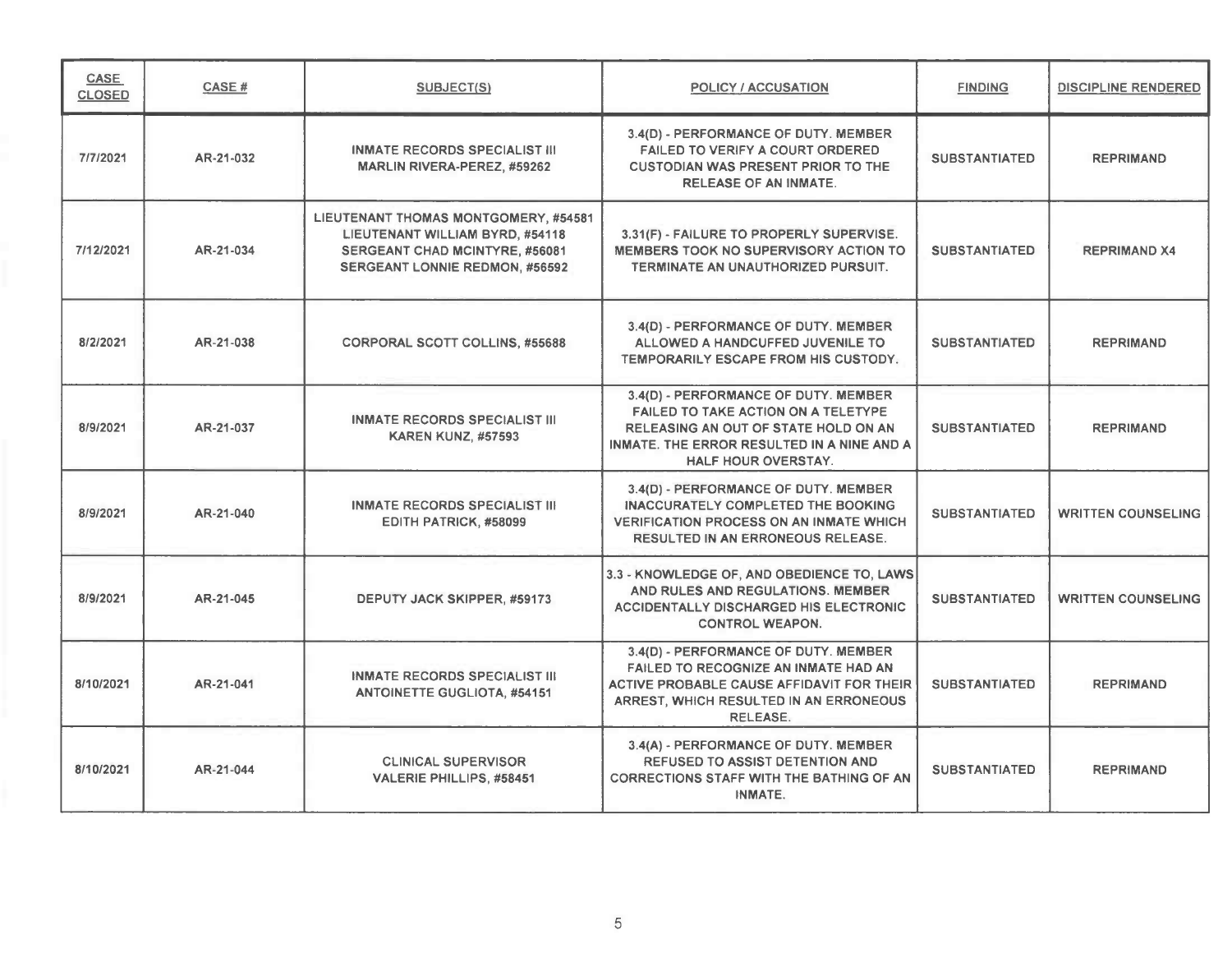| CASE<br><b>CLOSED</b> | CASE #    | SUBJECT(S)                                                | POLICY / ACCUSATION                                                                                                                                                                                                                            | <b>FINDING</b>       | <b>DISCIPLINE RENDERED</b> |
|-----------------------|-----------|-----------------------------------------------------------|------------------------------------------------------------------------------------------------------------------------------------------------------------------------------------------------------------------------------------------------|----------------------|----------------------------|
| 8/12/2021             | AR-21-042 | SERGEANT JOHN WAUGH, #55220                               | 3.4(D) - PERFORMANCE OF DUTY. MEMBER<br>IMPROPERLY DIRECTED A SUBORDINATE TO<br><b>REFER CRIMINAL CHARGES TO THE STATE</b><br>ATTORNEY'S OFFICE IN LIEU OF A PHYSICAL<br>ARREST, AFTER PROBABLE CAUSE HAD BEEN<br>DEVELOPED FOR CHILD NEGLECT. | <b>SUBSTANTIATED</b> | <b>REPRIMAND</b>           |
| 8/27/2021             | AR-21-047 | DEPUTY LEVI BLAKE, #59881                                 | 3.4(D) - PERFORMANCE OF DUTY. MEMBER<br>FAILED TO APPEAR FOR A VIDEO DEPOSITION<br>FOR WHICH HE WAS SUBPOENAED TO ATTEND.<br>ADDITIONALLY, MEMBER AUTHORED SIX<br><b>REPORTS WHICH CONTAINED CRITICAL ERRORS.</b>                              | <b>SUBSTANTIATED</b> | <b>WRITTEN COUNSELING</b>  |
| 8/27/2021             | AR-21-043 | LIEUTENANT RYAN BUCKLEY, #54125                           | 3.4(D) - PERFORMANCE OF DUTY. MEMBER<br><b>FAILED TO ADEQUATELY STAFF HIS SHIFT</b><br>DURING A HOLIDAY WEEKEND.                                                                                                                               | <b>SUBSTANTIATED</b> | <b>REPRIMAND</b>           |
| 9/10/2021             | AR-21-039 | <b>SERGEANT AARON BELCHER, #57109</b>                     | 3.15 - PROPER CARE OF EQUIPMENT. MEMBER'S<br>AGENCY CREDENTIALS WERE EITHER LOST OR<br>STOLEN.                                                                                                                                                 | <b>SUBSTANTIATED</b> | <b>WRITTEN COUNSELING</b>  |
| 9/13/2021             | AR-21-048 | <b>FORENSIC SCIENCE SPECIALIST</b><br>LINDA SCIRE, #52760 | 3.19 - CARE, CUSTODY, AND CONTROL OF<br>PROPERTY / EVIDENCE. MEMBER LOST AN ITEM<br>OF EVIDENCE WHICH WAS PART OF A CRIMINAL<br><b>INVESTIGATION.</b>                                                                                          | <b>SUBSTANTIATED</b> | <b>WRITTEN COUNSELING</b>  |
| 10/4/2021             | AR-21-049 | <b>DEPUTY JASON ELLIS, #57430</b>                         | 3.4(D) - PERFORMANCE OF DUTY. MEMBER<br><b>FAILED TO USE APPROPRIATE OFFICER SAFETY</b><br>TACTICS WHEN DEALING WITH AN AGGRESSIVE<br>AND UNCOOPERATIVE SUSPECT.                                                                               | <b>SUBSTANTIATED</b> | <b>WRITTEN COUNSELING</b>  |
| 10/4/2021             | AR-21-050 | DEPUTY JONATHAN JOYNER, #56971                            | 3.32 - ABUSE OF SICK TIME, MEMBER CALLED<br>OUT SICK AFTER A REQUEST TO UTILIZE<br><b>VACATION TIME WAS DENIED.</b>                                                                                                                            | <b>SUBSTANTIATED</b> | <b>REPRIMAND</b>           |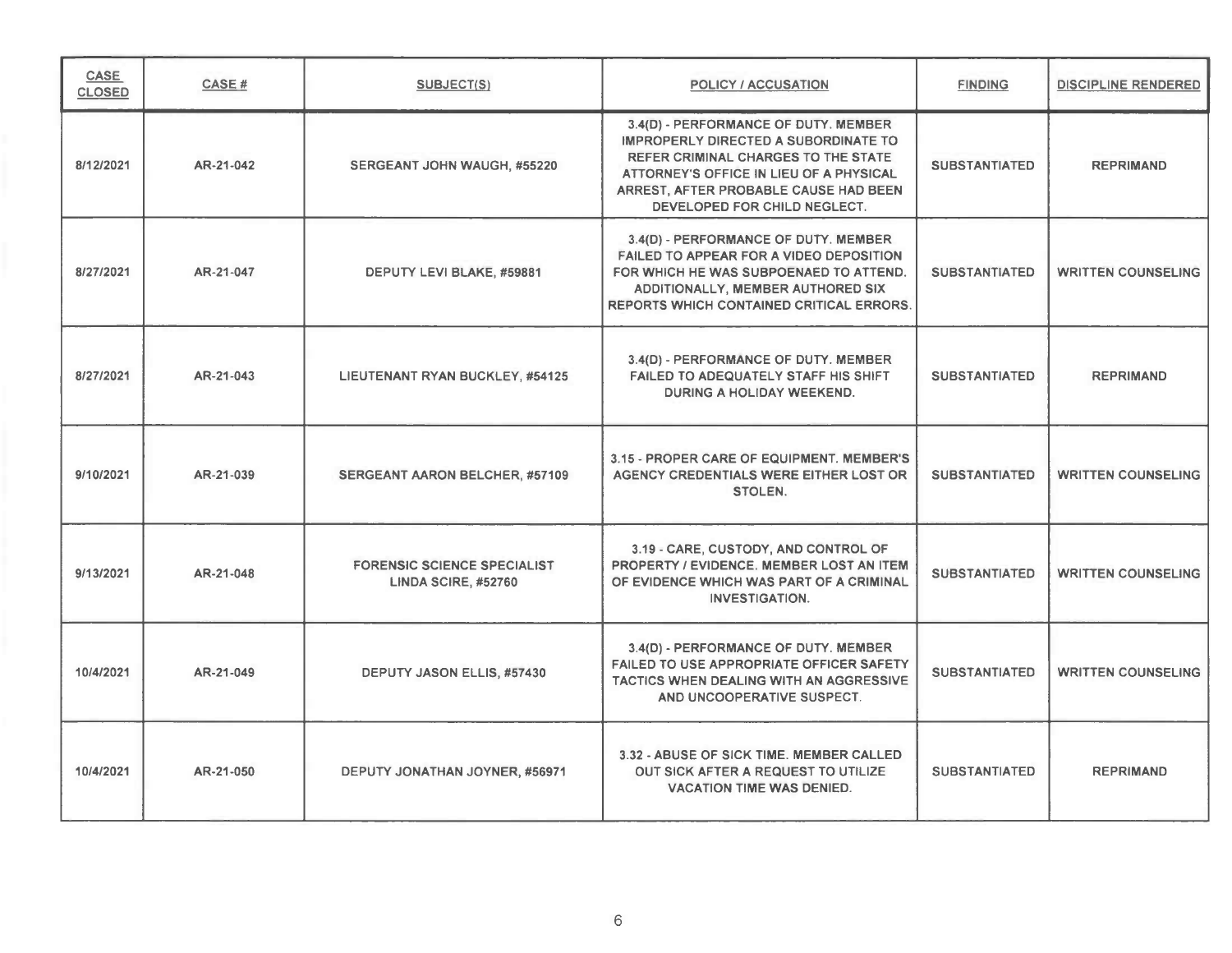| CASE<br><b>CLOSED</b> | CASE#     | <b>SUBJECT(S)</b>                                                          | <b>POLICY / ACCUSATION</b>                                                                                                                                                                                                                                                                            | <b>FINDING</b>       | <b>DISCIPLINE RENDERED</b>                  |
|-----------------------|-----------|----------------------------------------------------------------------------|-------------------------------------------------------------------------------------------------------------------------------------------------------------------------------------------------------------------------------------------------------------------------------------------------------|----------------------|---------------------------------------------|
| 10/19/2021            | AR-21-053 | <b>INMATE RECORDS SPECIALIST III</b><br><b>MARLIN RIVERA-PEREZ, #59262</b> | 3.32 - ABUSE OF SICK TIME. MEMBER CALLED<br>OUT SICK AND LATER ADMITTED HER ABSENCE<br>WAS NOT DUE TO AN ILLNESS.                                                                                                                                                                                     | <b>SUBSTANTIATED</b> | <b>REPRIMAND</b>                            |
| 10/21/2021            | AR-21-052 | DEPUTY KEVIN PHILLIPS, #55835                                              | 3.4(D) - PERFORMANCE OF DUTY. WHILE<br>WORKING IN THE PINELLAS COUNTY JAIL,<br><b>MEMBER LEFT AN ACCESS CONTROL PANEL</b><br>DOOR OPEN AND UNATTENDED WITH THE KEY<br>INSERTED, WHILE INMATE WORKERS WERE<br>PRESENT AND UNSECURED.                                                                   | <b>SUBSTANTIATED</b> | <b>REPRIMAND</b>                            |
| 10/22/2021            | AR-21-054 | <b>DEPUTY NICHOLAS ARLINGTON, #59576</b><br>DEPUTY REID BACK, #59428       | 3.4(D) - PERFORMANCE OF DUTY. MEMBERS<br>FAILED TO CONDUCT A PROPER AND THOROUGH<br><b>INVESTIGATION CONCERNING A STOLEN GOLF</b><br><b>CART, WHERE SUSPECTS WERE STILL ON</b><br><b>SCENE. MEMBERS FAILED TO DETAIN AND</b><br><b>IDENTIFY THE SUSPECTS.</b>                                         | <b>SUBSTANTIATED</b> | <b>WRITTEN COUNSELING</b><br>X <sub>2</sub> |
| 10/28/2021            | AR-21-051 | <b>DEPUTY ASHLEY CHILTON, #58178</b>                                       | 3.15 - PROPER CARE OF EQUIPMENT. MEMBER'S<br>AGENCY CREDENTIALS WERE STOLEN FROM<br>HER UNLOCKED PERSONAL VEHICLE.                                                                                                                                                                                    | <b>SUBSTANTIATED</b> | <b>WRITTEN COUNSELING</b>                   |
| 11/1/2021             | AR-21-057 | DEPUTY MICHAEL KRLIN, #58068<br>DEPUTY RYAN SKALKO, #58679                 | 3.4(D) - PERFORMANCE OF DUTY. MEMBERS<br>ALLOWED A SUSPECT TO CONTROL AN<br><b>INVESTIGATION AND FAILED TO TAKE</b><br>APPROPRIATE ACTION. THIS RESULTED IN THE<br><b>SUSPECT ENTERING HIS BACKPACK SEVERAL</b><br>TIMES WHICH WAS LATER DISCOVERED TO<br><b>CONTAIN ILLEGAL DRUGS AND A FIREARM.</b> | <b>SUBSTANTIATED</b> | <b>WRITTEN COUNSELING</b><br>X <sub>2</sub> |
| 11/12/2021            | AR-21-056 | DEPUTY MELISSA SCHMIDT, #59524                                             | 3.40 - ASSOCIATING WITH MARRIED MEMBERS.<br><b>MEMBER ENGAGED IN AN INTIMATE</b><br>RELATIONSHIP WITH A MARRIED MEMBER.                                                                                                                                                                               | <b>SUBSTANTIATED</b> | <b>REPRIMAND</b>                            |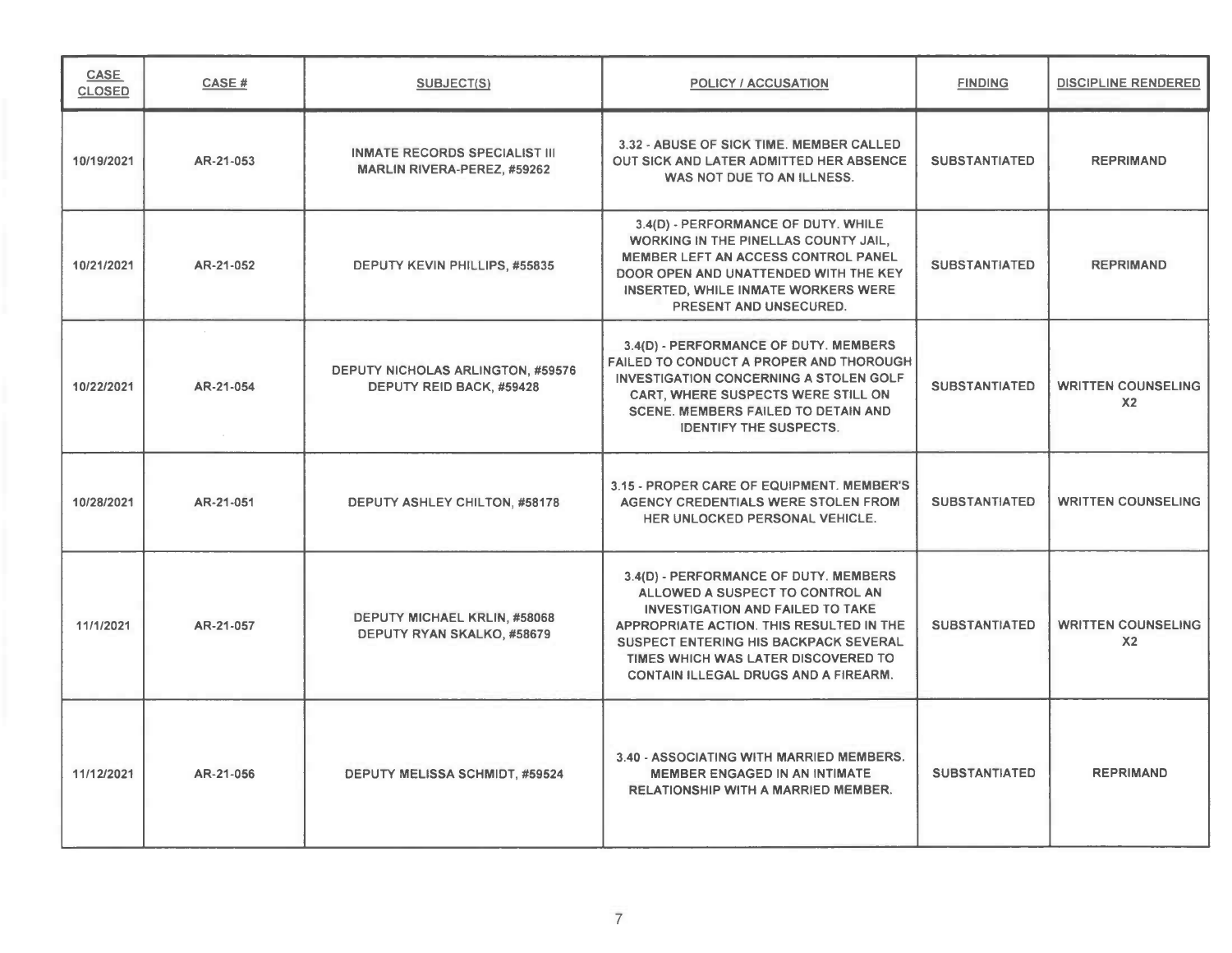| <b>CASE</b><br><b>CLOSED</b> | CASE#     | SUBJECT(S)                                                  | <b>POLICY / ACCUSATION</b>                                                                                                                                                                                                                                                                                                                                                 | <b>FINDING</b>       | <b>DISCIPLINE RENDERED</b> |
|------------------------------|-----------|-------------------------------------------------------------|----------------------------------------------------------------------------------------------------------------------------------------------------------------------------------------------------------------------------------------------------------------------------------------------------------------------------------------------------------------------------|----------------------|----------------------------|
| 11/9/2021                    | AR-21-058 | <b>SERGEANT EUGENE PANICCIA III, #56399</b>                 | 3.4(D) - PERFORMANCE OF DUTY. OVER SEVERAL<br>INCIDENTS, MEMBER HAS DEMONSTRATED<br>DEFICIENCIES IN LEADERSHIP, DECISION<br><b>MAKING, CONFIDENCE AND ACCOUNTABILITY AS</b><br>REQUIRED FOR THE EFFECTIVE SUPERVISION OF<br>HIS SQUAD.                                                                                                                                     | <b>SUBSTANTIATED</b> | <b>WRITTEN COUNSELING</b>  |
| 11/15/2021                   | AR-21-060 | SERGEANT DAVID SIVIK, #57517                                | 3.5 - CONDUCT TOWARD SUPERIOR AND<br>SUBORDINATE OFFICERS AND ASSOCIATES.<br>MEMBER ENGAGED IN UNPROFESSIONAL<br><b>CONDUCT TOWARD A FEMALE MEMBER, WHICH</b><br>THE MEMBER PERCEIVED AS INAPROPRIATE.                                                                                                                                                                     | <b>SUBSTANTIATED</b> | <b>REPRIMAND</b>           |
| 11/17/2021                   | AR-21-059 | DEPUTY CONNOR BRENNAN, #60492                               | 3.15 - PROPER CARE OF EQUIPMENT. WHILE<br><b>TRANSFERRING HIS EQUIPMENT TO HIS FIELD</b><br>TRAINING OFFICER'S VEHICLE, MEMBER LEFT HIS<br>AR-15 RIFLE, MAGAZINES, AMMUNITION AND<br>OPTIC IN THE PARKING LOT OF THE PROPERTY<br>AND EVIDENCE DIVISION. MEMBER REALIZED THE<br>ERROR ONE AND A HALF HOURS LATER AND ALL<br><b>ITEMS WERE RECOVERED.</b>                    | <b>SUBSTANTIATED</b> | <b>REPRIMAND</b>           |
| 11/18/2021                   | AR-21-055 | <b>CASE ASSIGNMENT TECHNICIAN</b><br>LESLIE JOHNSON, #58822 | 3.4(D) - PERFORMANCE OF DUTY. MEMBER HAS<br><b>EXHIBITED NUMEROUS DEFICIENCIES IN THE</b><br>PERFORMANCE OF HER DUTIES.                                                                                                                                                                                                                                                    | <b>SUBSTANTIATED</b> | <b>REPRIMAND</b>           |
| 11/19/2021                   | AR-21-061 | DEPUTY JEFFREY CELEMENT, #54573                             | 3.5 - CONDUCT TOWARD SUPERIOR AND<br>SUBORDINATE OFFICERS AND ASSOCIATES.<br><b>MEMBER RESPONDED TO A DOMESTIC VIOLENCE</b><br>CALL FOR SERVICE AFTER RECEIVING A PHONE<br>CALL FROM ONE OF THE PARTIES INVOLVED.<br>WHO WAS A PERSONAL FRIEND. MEMBER LATER<br>REFUSED TO LEAVE THE LOCATION AFTER BEING<br>DIRECTED TO DO SO BY THE FIRST SUPERVISOR<br><b>ON SCENE.</b> | <b>SUBSTANTIATED</b> | <b>REPRIMAND</b>           |